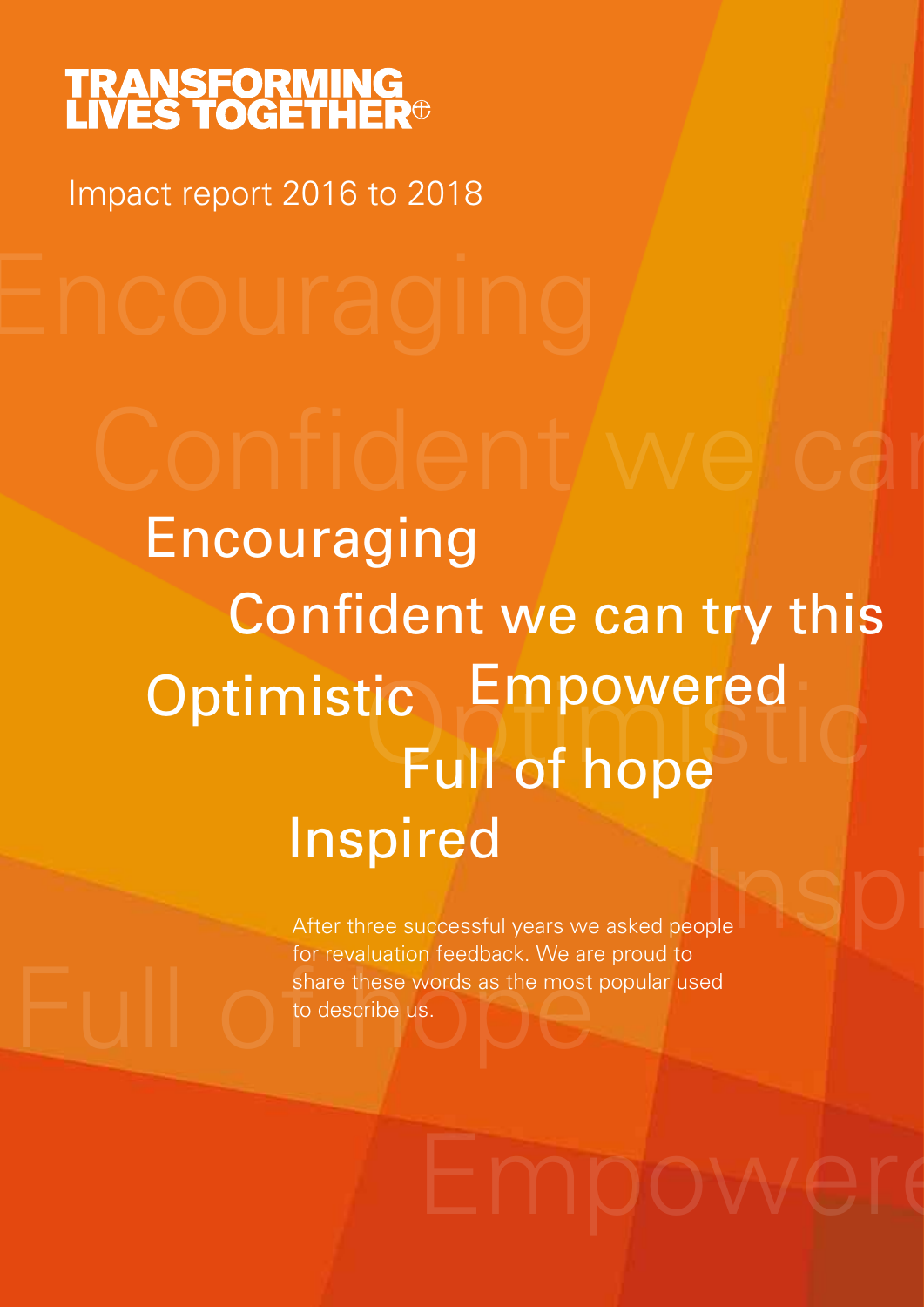Key impact



Filling the Gap projects working all over the Diocese and together have fed more than 600 children plus their families



Churches have been involved with TLT in the last three years

## **500**

People have attended TLT events in the last three years with many more in workshops at other events supported by TLT



People are involved in volunteering for one of our projects



# **26**

Places of Welcome in Chester Diocese and more in preparation

Impact Report 2016-18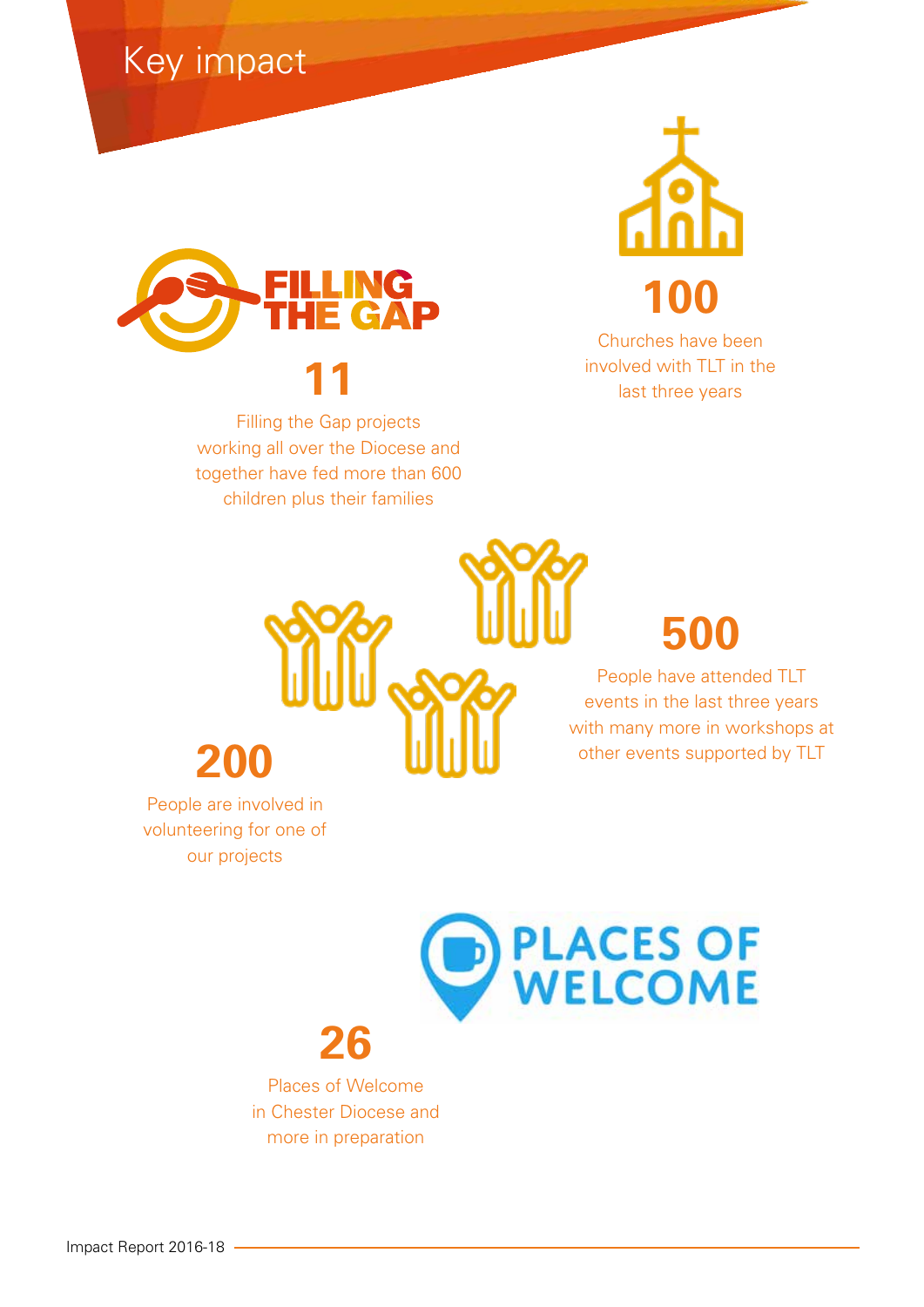### About us

### **Introduction**

The challenge to "Create a movement across the Diocese of Chester" was always going to be a tall order. No matter how we look at setting hearts on fire to support the most vulnerable members of our community to flourish, we had to acknowledge that 1,000 square miles of one of the most diverse areas of the country was going to be a challenge.

We made an early decision to follow a theory of Asset-based Community Development (ABCD) which we believe to be a way of empowering people and communities by starting with what they have rather than what they need. Jesus was passionate about encouraging his followers to recognise their God-given abilities and we have seen some wonderful examples of church communities recognising the unique and wonderful gifts of people whom society has cast aside.

#### **Kath Leigh**

Lead Community Builder (Jan 2016 to April 2019)

### **Impact and influence**

In the three years since the re-launch of TLT in January 2016 we have visited over **90 Anglican churches** and **25 other denominations,** such as Methodists, Baptists, URC, Salvation Army, Vineyard, R.C. and free Evangelical. Many of those visits have simply been to introduce ourselves and to talk about their church and the wider community, but many of them have then gone onto attend events or have taken up suggested projects.

We have run events in a variety of communities all over the Diocese and have been encouraged by the numbers of people attending.

In the last three years well over **500 people** have attended TLT events ranging from **Deanery Marketplaces**, where each church in the area have come together to 'showcase' their social action ministries, and **'Focus on Faith and Dementia'**, an opportunity to understand dementia better and to help churches to respond through to **'Filling the Gap'** events which have encouraged, inspired and enabled churches to provide fun and food to children and families in the school holidays. (This has proved to be of vital importance, especially in those areas where many families rely on free school meals to supplement their income).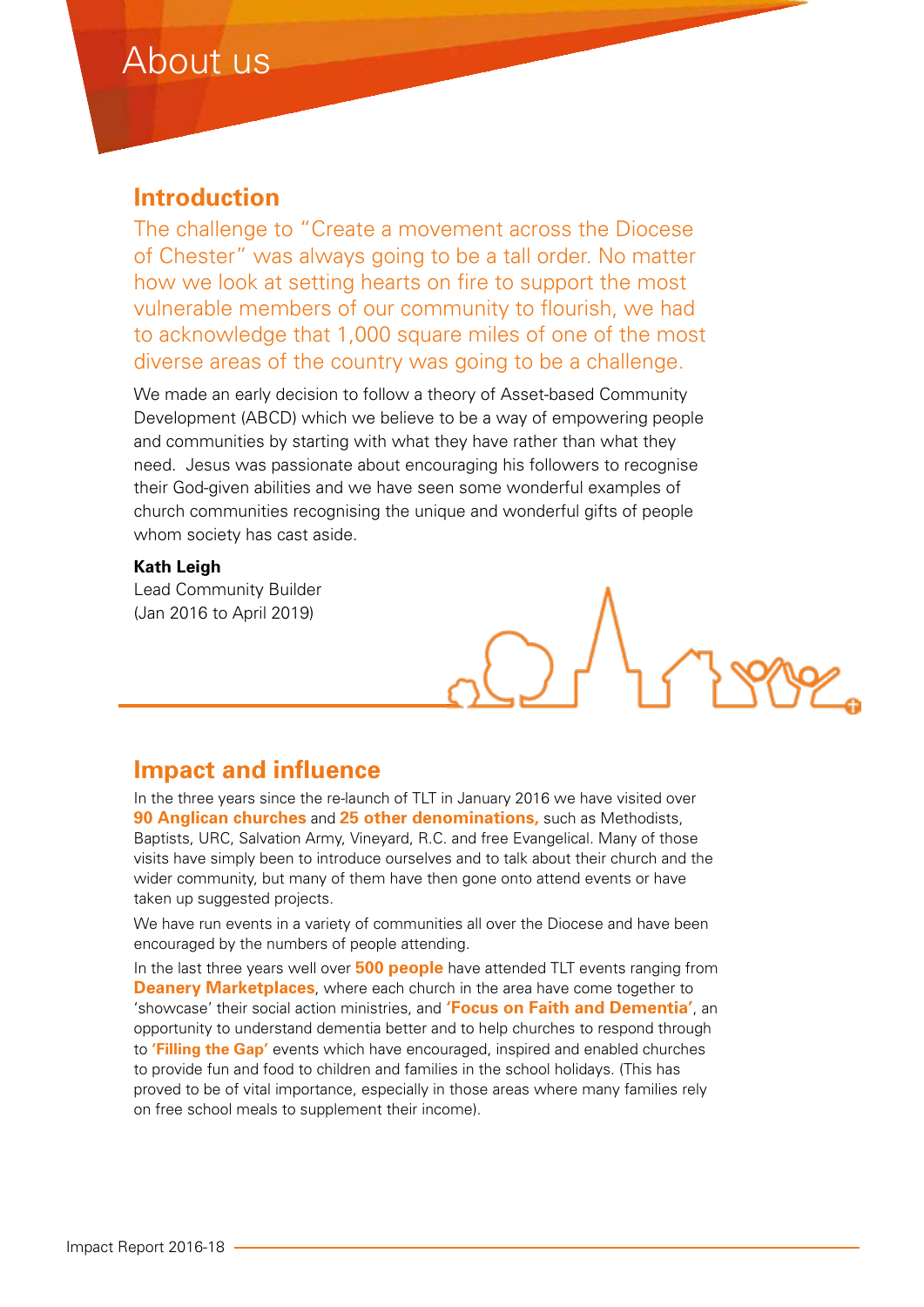### Our work



### **Filling the Gap**

We have uncovered a wealth of people who are willing to serve, not only their immediate neighbours but also those who are struggling elsewhere.

The passion for being the hands of Jesus in befriending the lonely, feeding children in school holidays whilst offering them fun experiences and showing concern for the people who are 'suffering in silence' has been overwhelming and heartening. There are now **11 Filling the Gap projects** working across the Diocese and more in the pipeline for this summer. We have heard some wonderful stories about the impact of this provision and the vital importance it can have to families.



*When we visited a project in one of the churches we met a mum who was dropping her children off for the morning. She explained that the opportunity to have a morning to herself, a single parent with three young children was invaluable. The children looked forward to the experiences and to the lunch which they enjoyed. As an aside, as she was leaving, she also said, "I have also learned so much about how to enjoy my kids. Sometimes I stay and help and I have watched how the play leaders manage the children. They never shout, they use distraction with the little ones and keep the older ones busy. I realised that I would feel better if I shouted less and if the kids are occupied they are well-behaved. I'm not sure if the kids have noticed a difference but I have!"*

*Two young mums attending a Filling the Gap project found that not only did they have a nutritious meal provided for themselves and their children but they also met each other and struck up a friendship which has prevented them from feeling isolated in the village where neither have a network of family or friends. They explained that their children really enjoy the activities on offer, they look forward to socialising with other parents and the church provides them with a lunch which they don't have to budget for.*

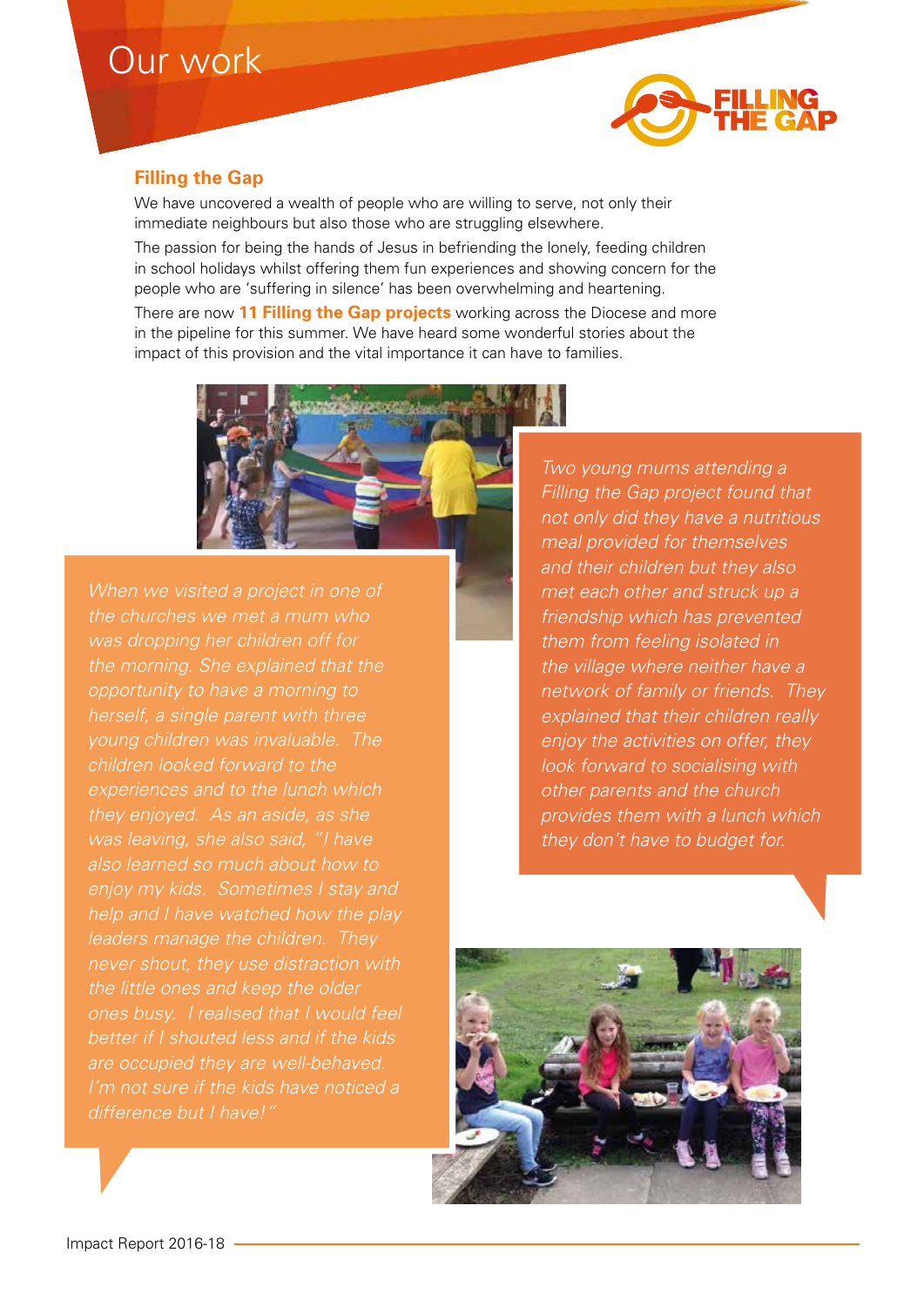### Our work



#### **Places of Welcome**

TLT has also introduced the concept of Places of Welcome to the Diocese. This is a national initiative which is growing year on year. Currently, (April 2019) there are **26 churches** within our area who are operating a drop in, with a drink and refreshment and a welcoming team who can chat and help people who need basic information and support. These range from small initiatives serving tea and coffee with beans on toast and the opportunity to use lap-tops and free wifi to a Grade 1 listed church who offer tea, home-made cake and community health walks.

We are delighted to boast one of only two cathedrals in England who are registered as a Place of Welcome. A trend which we hope will grow.

We often hear heart-warming stories from our Places of welcome network, and we are keen to encourage others.





*Mike had serious mental health problems and reported a history of through the project. He has lost risen. He now volunteers at the project and helps others to view life from a more positive angle.*